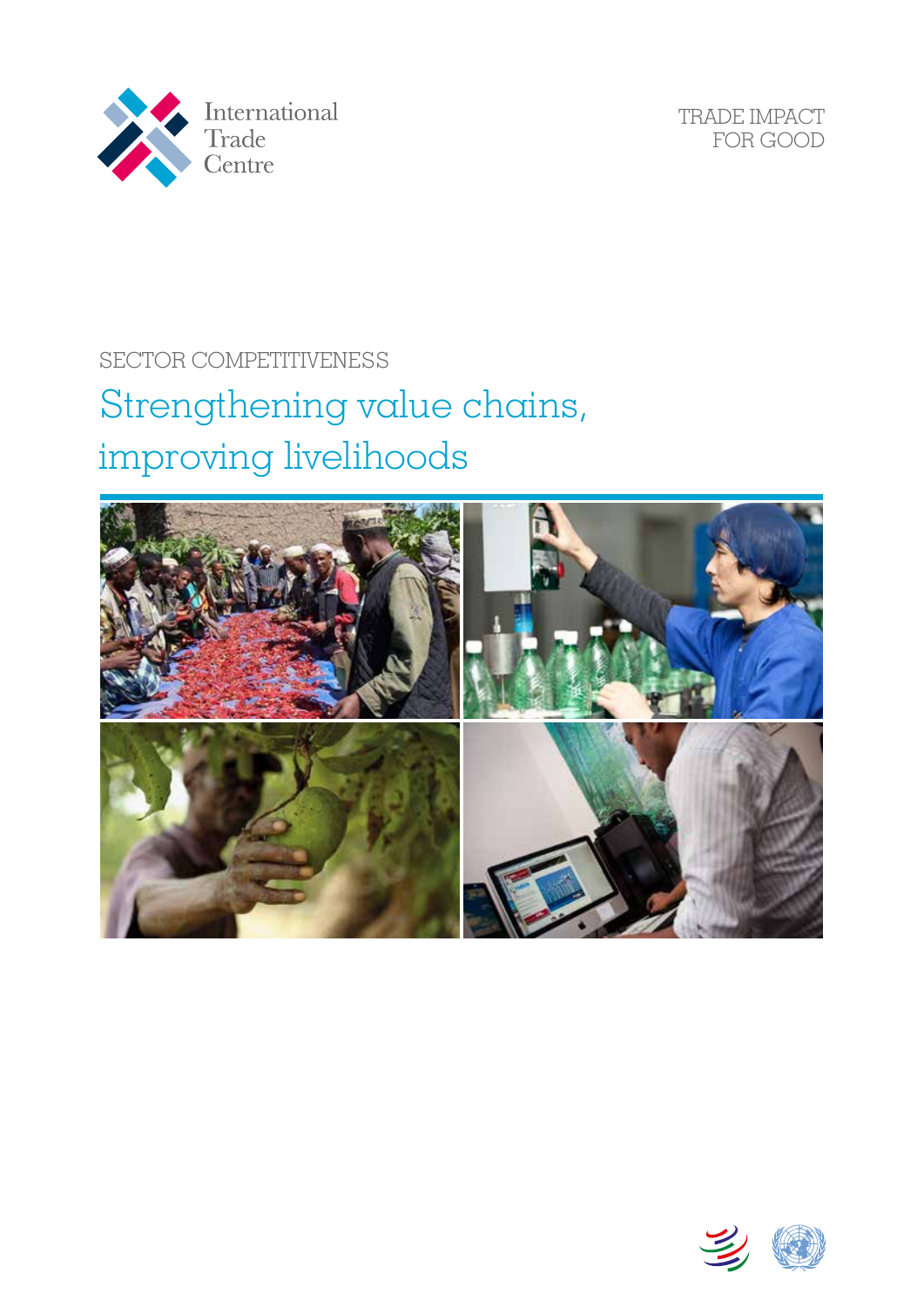



What is one of the most effective ways of supporting the private sector in developing countries while promoting socially and environmentally sustainable business practices?

The answer *starts* with the value chain.

Well-coordinated value chains provide an opportunity for developing country enterprises, including those from poor communities, to participate in and benefit from international trade. Developing and integrating value chains offers a private sector led, pro-poor, approach to share the benefits of trade by creating more employment opportunities, higher incomes and sustainable livelihoods.

ITC has completed sector competitiveness projects around the world, particularly in least developed countries (LDCs) and small island developing states (SIDS), with field experience in more than 70 product and services sectors:

- Food and agribusiness
- **Manufactured goods**
- Trade in services
- Environmental exports

Our focus is on market-led development. We assist product and service sectors, linking enterprises to market opportunities, strengthening value chains and the enabling environment to improve sector performance.

### OUR "CONSUMER-TO-SUPPLIER" **APPROACH**

Value chains are at the core of our approach because they represent how business is done and how people and processes should be integrated for successful development.

Taking a holistic and market-driven view of the entire value chain from "consumer-to-supplier" creates the right environment for sector-wide development.

With sound information and good policies, enterprises can decide for themselves how to make improvements that differentiate their products and services and allow them to capture the gains in domestic and international markets, including greater participation in global value chains.

- **1.** We guide stakeholders through market orientation and a sector development planning approach that emphasizes market-pull, or "consumer-to-supplier" (e.g. Fork-to-farm) instead of supplier push (e.g. Farm-to-fork).
- **2.** We then provide technical assistance, coaching and mentoring to help sector stakeholders comply with market requirements. We also facilitate linkages to new markets and buyers.

**Market Orientation and Sector Roadmapping** 

**Technical Assistance, Coaching and Mentoring** 

**Facilitating Linkages with Markets and Buyers**  **Activation of Opportunities for Benefit of VC Stakeholders**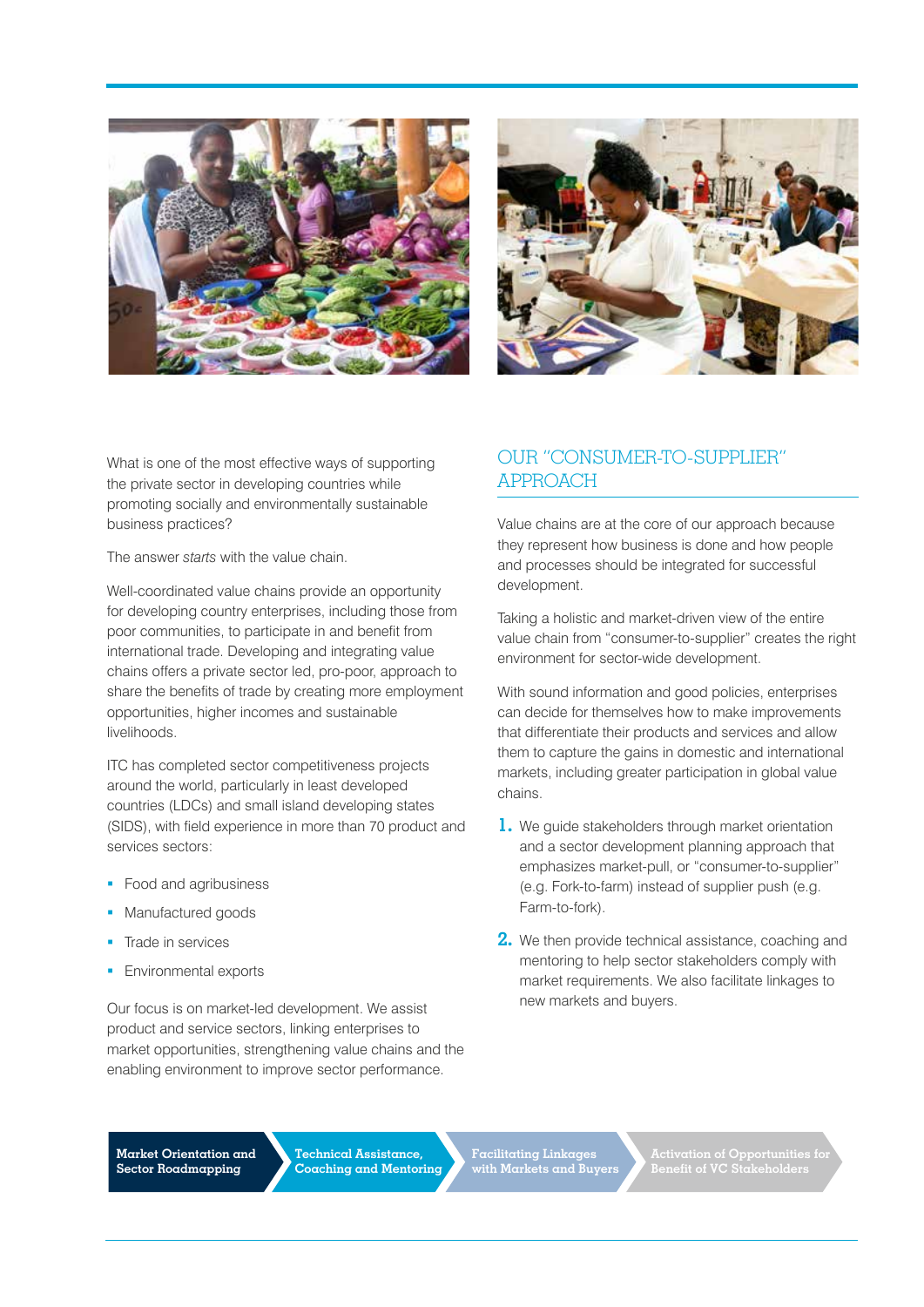



### Offering solutions for Partner and Beneficiary Needs

Because sector-level stakeholders, particularly enterprises, know best their own challenges and needs, we work closely across diverse stakeholder groups producers, suppliers, providers in service sectors, buyers and policymakers - to ensure an inclusive approach and outcome. ITC helps these stakeholders optimize sector value chain performance by findings ways to:

- **Turn market opportunities** into real, new and sustainable business;
- **Empower beneficiaries** to make informed decisions, coordinate development activities and interact constructively with policymakers;
- **Facilitate access to buyers and new markets**; and,
- **Accelerate the adoption of innovation** and appropriate technologies to meet market requirements and boost productivity.

This assistance involves bringing together stakeholders at each stage of the value chain so that they understand market requirements, see their role in meeting them and define pragmatic solutions based on sound information.

A commitment to improving the competitiveness of a sector produces a multiplier effect that responds to a range of development priorities such as poverty reduction, food and nutritional security, rural development, women's empowerment, youth employment, and environmental sustainability.

### How to Work with Us

By helping developing country enterprises in a sector enhance what and how they source, produce, and connect to markets, our work directly improves livelihoods and business, social, and environmental sustainability. Contact us to partner or learn more about our market-led value chain development approach.